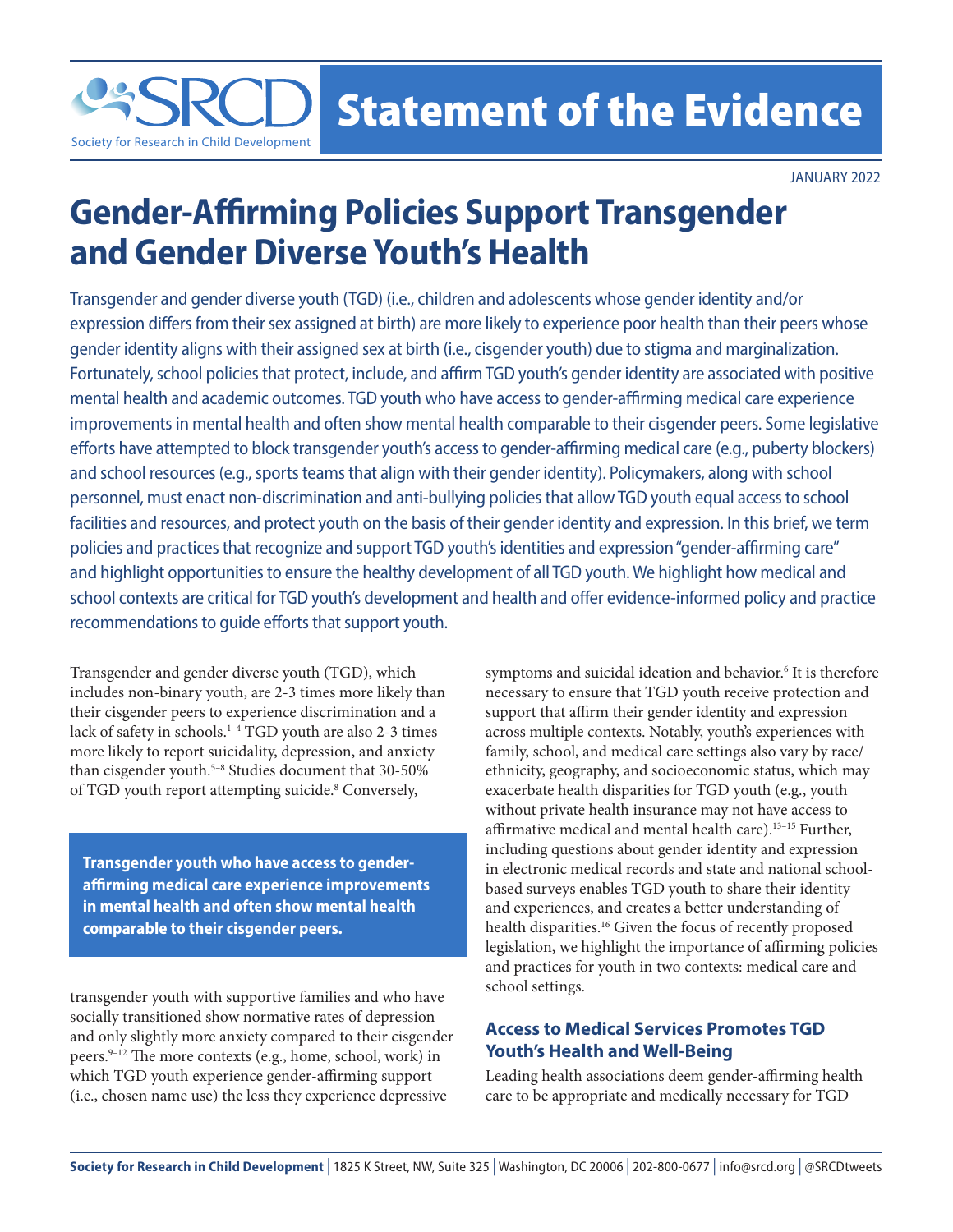youth who meet internationally recognized guidelines for care.17 Before puberty begins, no hormonal or surgical care is provided to TGD youth; rather, gender-affirming care focuses on youth's social transition (i.e., change of name, pronouns, appearance, and use of spaces like restrooms that align with youth's gender). When puberty begins the first hormonal intervention for which some TGD youth are eligible is puberty blocking (which temporarily delays puberty), the effects of which are reversible. These "blockers" are provided under the supervision of a licensed medical provider. Typically, a few years later, TGD youth might be prescribed hormones to begin puberty that aligns with the youth's gender.<sup>18</sup>

Before puberty blocking, TGD youth often have high rates of depression, anxiety, and suicidality. On average, after puberty blockers and gender affirming hormones, levels of depression are no longer elevated,<sup>19-22</sup> anxiety is reduced,<sup>19,20</sup> body image improves,<sup>19,23</sup> and suicidality drops to levels

**Transgender youth are 3.7 times more likely than cisgender youth to experience bullying and are 3.3 times more likely to miss school due to safety concerns.**

typical for all youth.<sup>21,22</sup> The positive effects of genderaffirming health care have been found in adolescence during the initial medical transition,<sup>20</sup> and have been found to last for years into adulthood.19, 24-26 For example, TGD youth receiving puberty blockers showed similar mental health to their cisgender peers,<sup>19,22</sup> and better mental health than TGD youth not yet receiving treatment.<sup>20,22</sup> Studies find poorer mental health<sup>20</sup> and twice as many suicidal thoughts and attempts<sup>22</sup> among youth not yet receiving gender-affirming care when compared to youth who are receiving care. Counseling and psychological support also contribute to improved mental health for TGD youth;<sup>19</sup> however, they can not replace the benefit of medical care, when indicated, for TGD youth's well-being.<sup>20,21</sup>

For TGD youth, parents and providers collaborate and reference international standards to determine the best course of care.16,26 Starting medical care before puberty is complete can often lead to a physical transition that better reflects TGD youth's gender,<sup>28</sup> likely increasing social opportunities like friendships, dating, and employment in the future. In contrast, barriers to gender-affirming medical care due to lack of health insurance,<sup>14</sup> limited family support, or health insurance exclusions<sup>13-15</sup> are associated with poorer mental health in adulthood.<sup>20, 21,24</sup>

## **Schools Play an Important Role in TGD Children and Youth's Positive Development and Mental Health**

Transgender youth are 3.7 times more likely than cisgender youth to experience bullying and are 3.3 times more likely to miss school due to safety concerns.3 58% of TGD youth also report having been prevented from using bathrooms that aligned with their gender identity.<sup>7</sup> Many TGD youth are sent home or to detention for their gender expression (e.g., wearing make-up or nail polish or clothing that the school deems inappropriate for their gender).<sup>29,30</sup> When schools limit participation in sports and equal access to school facilities, TGD youth may miss out on important learning experiences (e.g., physical education classes), $1,31$  be unable to use the bathroom for an entire day,<sup>32-34</sup> miss days of school,3,32 and experience poorer mental health (e.g., depressive mood).7

By contrast, states and schools can implement policies that protect TGD youth from these harmful experiences.<sup>3</sup> For example, anti-bullying and nondiscrimination policies that specifically name gender identity or expression as a protected status enable the monitoring of bias-based bullying and intervention, and are linked to lower rates of bullying and victimization.<sup>35-37</sup> Further, teacher training on gender identity and expression is associated with less schoolbased victimization.<sup>38</sup> School personnel can also support TGD students with their social transition by using the name and pronouns denoted by the student<sup>6,39,40</sup> and allowing them to use school facilities<sup>32,33</sup> and participate on sports teams that align with their gender identity.<sup>1,2,31</sup> When schools support TGD student's social transition, they report better mental health.<sup>6,32</sup> One study found that transgender youth who could use their name in school were 56% less likely to report suicidal behavior.<sup>6</sup> In addition, TGD adults who were able to have their name and gender marker on their